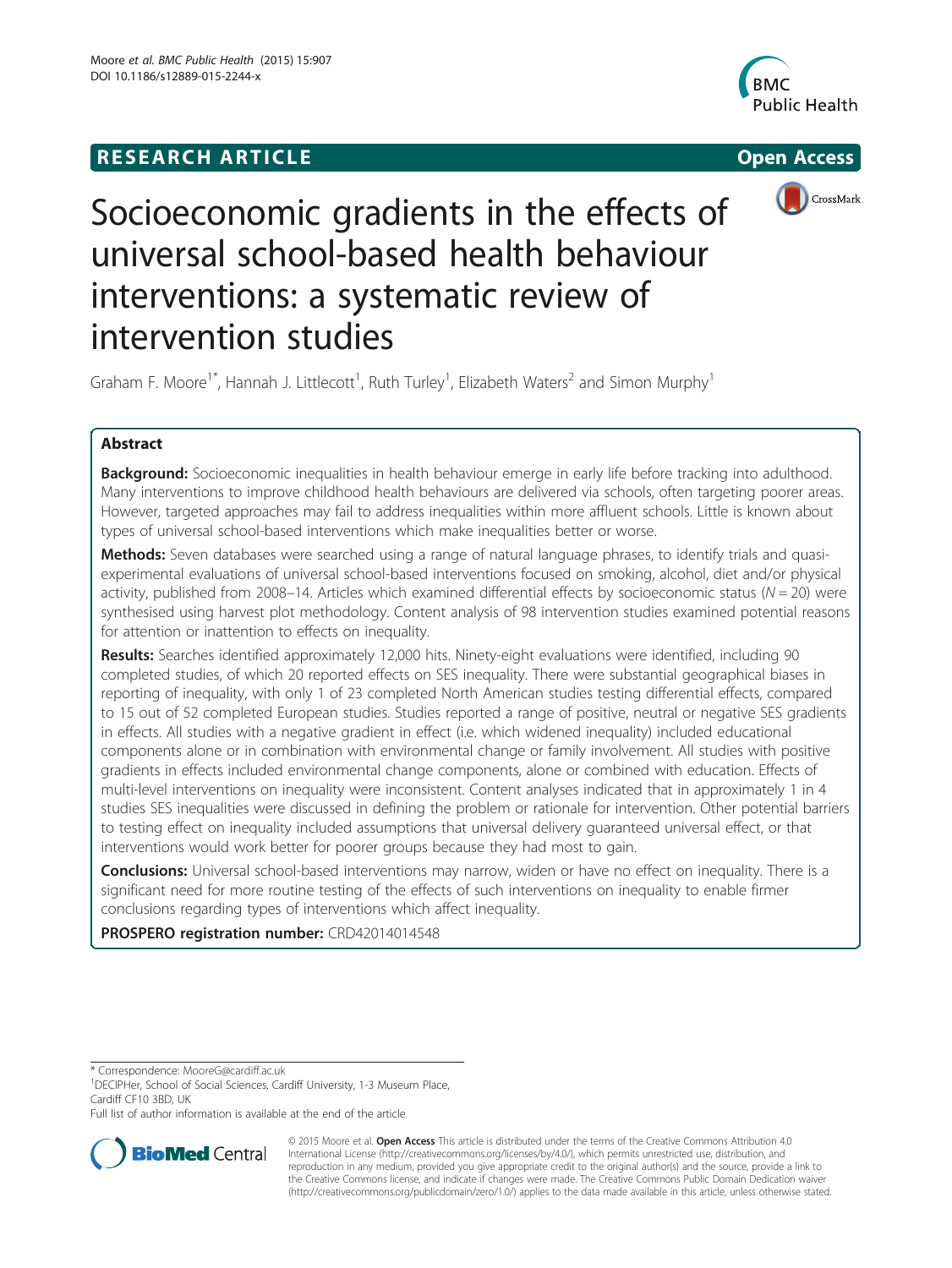#### Background

Many indicators of health, including disability-free life years and life expectancy, are positively associated with socioeconomic status (SES) [[1\]](#page-13-0). While socioeconomic inequalities in health cannot be fully explained by behavioural factors [\[2](#page-13-0)], behaviours such as smoking and diet play a role [[3, 4](#page-13-0)]. Inequalities in health behaviours emerge during childhood [[5](#page-13-0)], while recent international evidence indicates that these inequalities are widening, in line with growing economic inequality [\[6](#page-13-0)].

Attempts to improve young people's health behaviours commonly involve school-based interventions, often targeting lower SES pupils or schools [[7\]](#page-13-0). While intuitively appealing, targeting usually ignores the graded nature of associations between socioeconomic status and health [[1\]](#page-13-0) and may produce stigma [[8](#page-13-0)], while imprecise targeting methods often fail to reach at-risk individuals. Targeting deprived schools for example may fail to reach poorer children in more affluent schools, or address inequalities within such schools [[9\]](#page-13-0). Hence, universal interventions which disproportionately benefit lower SES groups may have greater potential to improve population health, while reducing inequality [[1\]](#page-13-0). However, depending on the nature of intervention, universal approaches may also worsen inequalities [\[10, 11\]](#page-13-0).

McLaren and colleagues [[11](#page-13-0)] argue that the likelihood of universal interventions worsening or improving inequalities depends on whether intervention involves 'superficial' (i.e. focusing upon individual agency) or 'radical' change (i.e. targeting structural factors). Some empirical evidence lends support to notions that 'downstream' interventions are more likely to worsen inequality [\[12\]](#page-13-0). Interventions targeting individual factors such as knowledge may work where ignorance is the sole reason for not 'choosing' healthier options, though may do little for individuals facing greater structural constraints [[13](#page-13-0)]. However, social and environmental interventions may be resisted where incongruent with local norms and reducing inequality may require intervention at multiple levels [\[14, 15](#page-13-0)]. Some reviews indicate that school-based interventions based on education are often ineffective [[16](#page-13-0)], while multilevel interventions have greater effects [[17](#page-13-0)]. One would perhaps hypothesise that school-based interventions based purely upon education may be more likely to worsen inequalities, while interventions targeting factors at multiple levels simultaneously, may be more likely to reduce inequality.

However, evaluations have traditionally paid little attention to effects on inequalities; in a 2013 Cochrane review of school-based interventions to prevent adolescent smoking, socioeconomic inequalities are not mentioned [[16\]](#page-13-0). In a 2013 review of physical activity interventions, none of the 44 trials reviewed examined effects upon inequalities [\[18\]](#page-13-0). In a 2014 review of the WHO Health

promoting schools framework [[19](#page-13-0)], 2 of 67 included studies reported effects by SES. A recent review of equity impacts of tobacco control policies, identified 5 childhood studies which reported effects by SES [[20](#page-13-0)], including 2 in a school setting. One study reanalysing European trials of 'effective' interventions in four behavioural domains (smoking, diet, physical activity and alcohol use) reported that effects often varied by SES, but drew few conclusions regarding why due to the small number of studies [[21](#page-13-0)–[24\]](#page-13-0).

Inattention to sub-group effects may in part reflect tensions between needs of policymakers and practitioners, and a desire for scientific purity. Sub-group analysis, while critical for policy and practice, is often viewed as statistical malpractice, with studies typically powered to detect a main effect [\[25](#page-13-0)]. It may also reflect assumptions that universal delivery ensures movement of the risk distribution to the left, with no effect on inequality [\[26](#page-13-0)]. Schools are commonly seen as useful venues for health improvement precisely because they may reach almost all children. However, interventions do not 'work' upon passive recipients, but are interacted with in ways which are shaped by pre-existing contextual conditions [[27](#page-13-0), [28](#page-14-0)]. Inattention to inequality may also reflect utilitarian approaches, focused on achieving the greatest gain for the greatest number. Recent discourses surrounding inequalities have attempted to highlight economic consequences for society as a whole [\[29](#page-14-0)], while others maintain that addressing health inequalities remains a moral issue. Intervention developers' and evaluators' views on the moral and economic importance of inequality, or dominant discourses within their countries may shape the nature of interventions developed or evaluated, and decisions on whether effects on SES should be tested.

In 2007, Whitehead [\[30](#page-14-0)] called for all interventions which aim to improve population health to be evaluated in terms of effects on inequality. This review examines the extent to which, and the ways in which effects of universal school-based interventions on socioeconomic inequality have been evaluated in peer-reviewed evaluations published since 2008. Authors such as McIntyre have highlighted the fallibility of assuming all measures of SES to be equal [[31\]](#page-14-0), with socioeconomic trends differing by means of measurement (for example, whether assessing income or education level). Hence, the types of SES markers collected will also be summarised. A secondary aim is to synthesise existing evidence on the types of interventions which are more likely to worsen or improve inequality, although conclusions will be drawn tentatively due to the shortage of available studies. No previous reviews to date have examined how socioeconomic inequalities are discussed within evaluation studies, in order to gain insights into why an inequality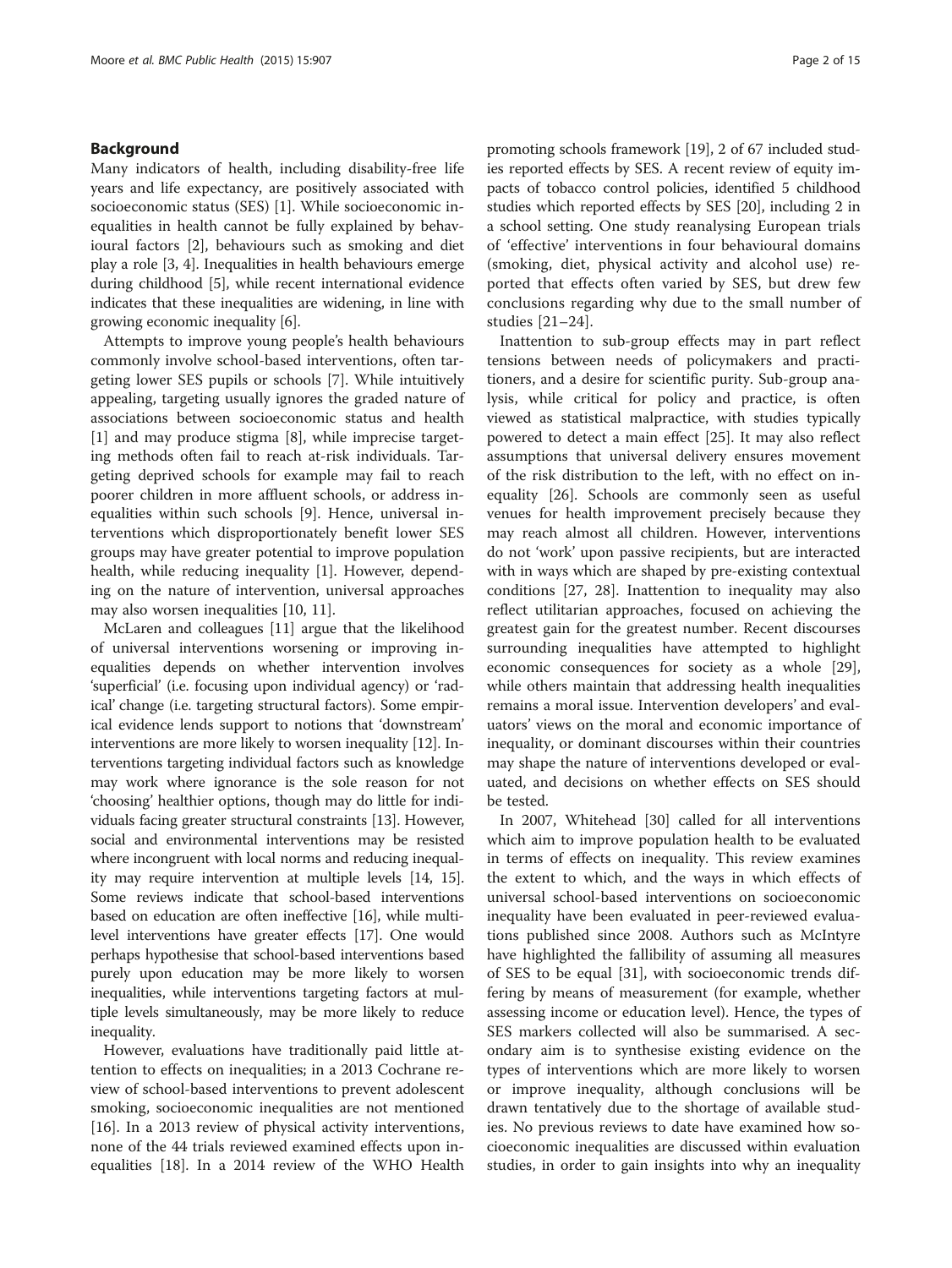focus features so infrequently. Hence, we report a content analysis of discussion of socioeconomic inequality within the rationale for interventions and interpretation of findings within published articles of school-based interventions.

#### Methods

#### Inclusion criteria

A sensitive search strategy was applied using a broad range of natural language phrases (see Additional fileS [1](#page-13-0), [2](#page-13-0) and [3](#page-13-0)) in Medline, Psychinfo, EMBASE, ASSIA, British Education Index, Sociological abstracts and ERIC. The search was conducted in April 2014 and limited to studies reporting main outcomes since 2008 and available in the English language. Randomised controlled trials, or quasi-experimental studies (studies with a non-randomly allocated comparison group), were included. The following inclusion criteria were applied:

Population - school children (age 4–18). The review includes universal interventions (i.e. aimed at whole school or whole year groups). It excludes interventions targeted toward special populations (e.g. children with special educational needs or health conditions), which are not delivered to the general school population or for which schools were selected on the basis of high risk demographic profiles (e.g. lower SES schools only).

Interventions - interventions delivered partially or wholly within the school setting, or relating to travel to school.

Control - no intervention or practice as usual. Studies focused on relative effectiveness of two active interventions without a control group were excluded.

Outcomes - impacts on diet, physical activity (including measures of physical fitness), smoking or alcohol. Studies were included if they measured one or more of these behaviours. Small pilot studies, efficacy studies (e.g. studies evaluating impact of specific forms of physical activity on fitness parameters) or studies including fewer than 10 clusters (i.e. schools or classes) were excluded.

Setting - Schools

#### Screening

Identified studies were imported into Reference Manager. Titles and abstracts were double screened, with disagreements resolved through discussion between researchers. Full-texts were obtained and screened for eligibility by both researchers, with disagreements resolved through discussions. Reasons for exclusion were recorded for all studies excluded at the full text stage.

# Additional searches for linked publications

Forward citation tracking in Google Scholar was used to identify subsequent papers from the study which made reference to the identified protocol/outcomes papers. Process evaluation articles linked to outcomes studies which did examine effects by SES were obtained in order to examine the use of process evaluation to understand inequalities in the effects of the intervention.

## Data extraction

For each study retained after screening, 2 researchers completed data extraction independently in duplicate. These captured study name and date, design, methodological parameters (e.g. sample size), intervention type (whether comprising: education, social/physical environmental change, family/community involvement), outcome measures, country of origin, details of SES measures collected and how these were used, as well as any other discussion of SES inequality. [[31](#page-14-0)] For articles which reported effectiveness by SES, subgroup effects or interaction effects were extracted from the articles.

## Synthesis

Proportions of eligible studies collecting SES measures and how these were used was quantifed (e.g. the number of studies using measures for sample descriptions, as confounders). Numbers and percentages which analysed differential effects (by intervention type, geographical region, behavioural outcome and study year) were quantified. All studies which presented subgroup effects or interactions by SES were assessed by 2 coders using a standardised quality assessment tool for quantitative studies ([http://www.ephpp.ca/PDF/Quality%20Assessment%20Too](http://www.ephpp.ca/PDF/Quality%20Assessment%20Tool_2010_2.pdf) [l\\_2010\\_2.pdf](http://www.ephpp.ca/PDF/Quality%20Assessment%20Tool_2010_2.pdf) ). Effects on inequality were sub-divided by intervention and outcome type, geographical region, sub-group measurement type (i.e. family level measures such as parental education, occupation or income, or school-level measures such as free school meal entitlement) and presented using harvest plot methodology [[32\]](#page-14-0). Consistent with Project TEENAGE [[24\]](#page-13-0), we included measures of parental education, occupation or income, as well as school-level measures such as area deprivation or free school meal entitlement levels. Effects of interventions were separated by school and family level measure, although no further disaggregation was possible with this number of studies. A content analysis of the manuscripts texts for all 98 identified was used to categorise the prevalence and nature of talk about socioeconomic inequalities. Two reviewers (GFM & HJL) independently read each article and extracted sections discussing SES inequality, copying these to a table. An a priori framework for coding discussion of inequality represented by this table, (with headings including whether inequalities were discussed in defining the problem, whether the authors stated reduction in inequality as an intervention aim) was refined in discussion between reviewers, before being applied to all included studies.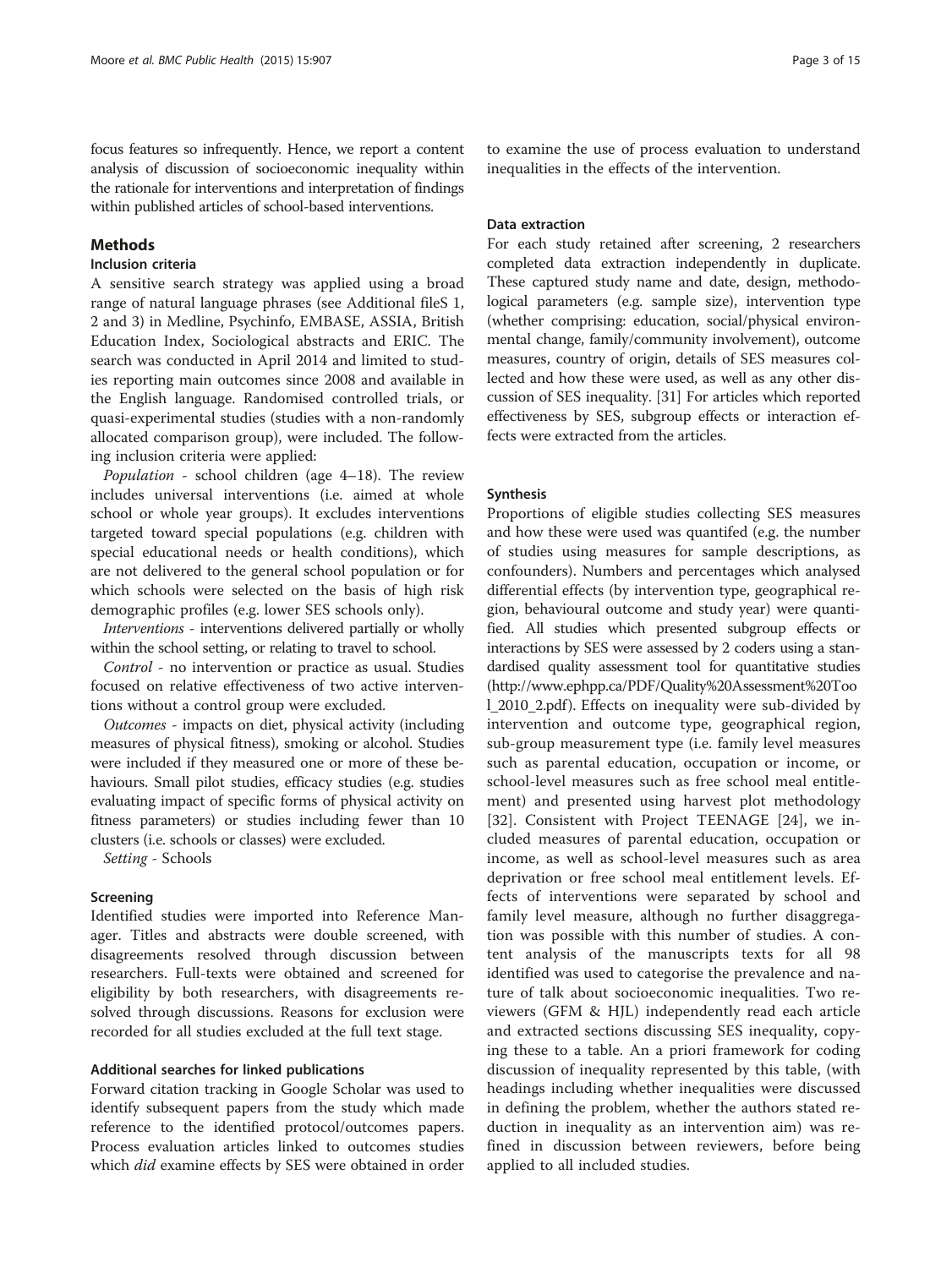#### Moore et al. BMC Public Health (2015) 15:907 Page 4 of 15

#### Results

## Description of studies obtained

Study selection and inclusion are indicated in Fig. 1. The search identified 11,972 hits, which after removal of duplicates, reduced to 8527. Full texts were retrieved for 472 articles, of which 168 (related to 98 studies – see additional files [1](#page-13-0), [2](#page-13-0) and [3](#page-13-0)) met inclusion criteria. Forward and backward citation searches for linked publications identified 40 additional articles. Outcomes analyses had been published for 90, while 8 were protocols for studies yet to report outcomes. Most were from Europe  $(n = 58)$  or North America ( $N = 24$ ), with 9 from Australasia, 4 from South America and 3 from Asia. The most common intervention types were education only  $(n = 30)$ , 'multilevel' interventions combining education, environment/ ethos (i.e. attempts to modify the social and physical environment of the school setting) and family/community involvement ( $n = 27$ ) or interventions focused on education and environment/ethos  $(n = 16)$ . Eleven focused on education and family involvement, 7 on environment/ ethos and family involvement, 6 on environment/ethos alone and 1 on family/community involvement alone. Due to small numbers in some groups, for subsequent analyses, studies are grouped as 'education only', 'environmental change' and 'education and environmental change'. Twenty focused exclusively on physical activity, 19 on diet and 21 on both. Fifteen focused on tobacco, 12 alcohol and 11 both.

#### Measures of SES and their usage

The numbers of studies which collected measures of SES, and how these were used within the evaluation, are presented in Table [1.](#page-4-0) Most studies (71 out of 98) collected a measure of SES, with these most commonly

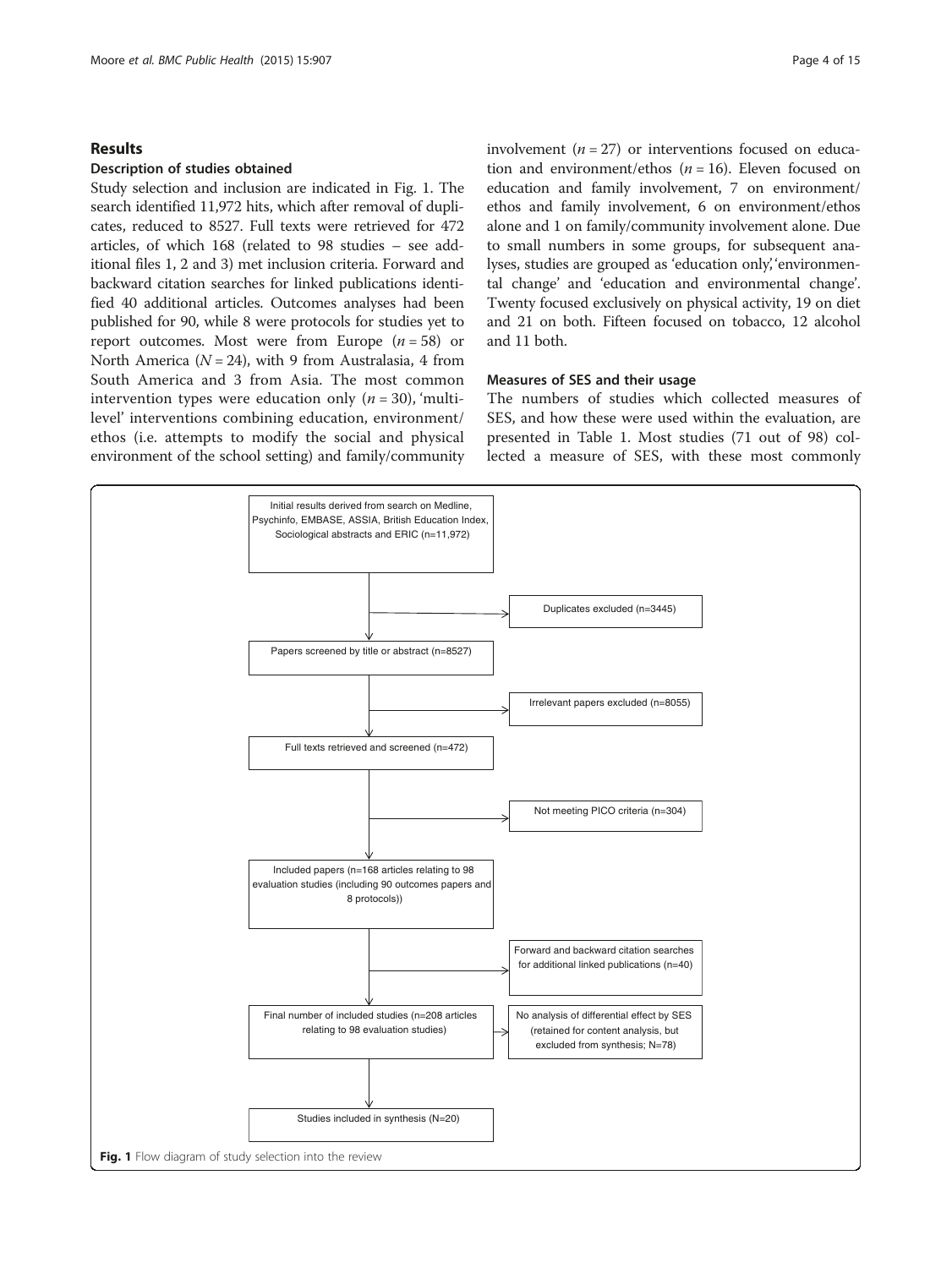|                      |                                          | All<br>studies  | Study year<br>(completed studies) |                         | Region          |                       |                                                |         |                                  | Behavioural outcome |                        |                                    |                               |                |                                      |
|----------------------|------------------------------------------|-----------------|-----------------------------------|-------------------------|-----------------|-----------------------|------------------------------------------------|---------|----------------------------------|---------------------|------------------------|------------------------------------|-------------------------------|----------------|--------------------------------------|
|                      |                                          | $(n = 98)$      | 2008-2010<br>$(N = 42)$           | 2011-2014<br>$(N = 56)$ |                 | $(N = 58)$ $(N = 24)$ | Europe N America Australasia Asia<br>$(N = 9)$ |         | S America<br>$(N = 3)$ $(N = 4)$ | Diet<br>$(N = 19)$  | activity<br>$(N = 20)$ | Physical Diet and PA<br>$(N = 21)$ | Smoking Alcohol<br>$(N = 15)$ | $(N = 12)$     | Smoking<br>and alcohol<br>$(N = 11)$ |
| Measure<br>collected | Any measure of SES                       | 71              | 26                                | 45                      | 46              | 15                    |                                                |         |                                  | 14                  | 14                     | 16                                 | 13                            | 8              | 6                                    |
|                      | School level (e.g. Free<br>School Meals) | 32              | 12                                | 20                      | 14              | 11                    | 6                                              |         | $\mathbf{0}$                     | $\overline{7}$      | $\overline{7}$         | 5                                  | 6                             | 3              | $\overline{4}$                       |
|                      | Family level (e.g. parental<br>income)   | 48              | 18                                | 30                      | 37              | $\overline{7}$        | 3                                              | $\circ$ | $\overline{2}$                   | 8                   | 10 <sup>°</sup>        | 11                                 | 9                             | 6              | 5                                    |
| Use of SES           | Sample descriptions                      | 53              | 22                                | 31                      | 34              | 12                    | $\overline{4}$                                 |         | 2                                | 11                  | 9                      | 15                                 | $\overline{4}$                | 6              | $\overline{4}$                       |
| measures             | Control variables                        | 24              | 8                                 | 16                      | 16              | 3                     | $\overline{4}$                                 | $\circ$ |                                  | 6                   | $\overline{4}$         | 6                                  | 5                             | $\overline{2}$ |                                      |
|                      | Sampling procedures                      | 19              | 9                                 | 10                      | 9               | 5                     | $\overline{4}$                                 |         | $\mathbf 0$                      | $\overline{4}$      | $\overline{4}$         | 3                                  | 3                             | $\overline{3}$ | 2                                    |
|                      | Analysis of differential<br>effect       | 21 <sup>a</sup> | 8                                 | 13                      | 18 <sup>a</sup> |                       |                                                |         | 0                                | $\overline{4}$      |                        | 8                                  | 4                             | $\bigcap$      | $\overline{2}$                       |

<span id="page-4-0"></span>Table 1 Collection and uses of measures of socioeconomic status within intervention trials overall, and by year, region and behavioural outcome

<sup>a</sup>includes 2 protocols for which analysis not yet published – not included in synthesis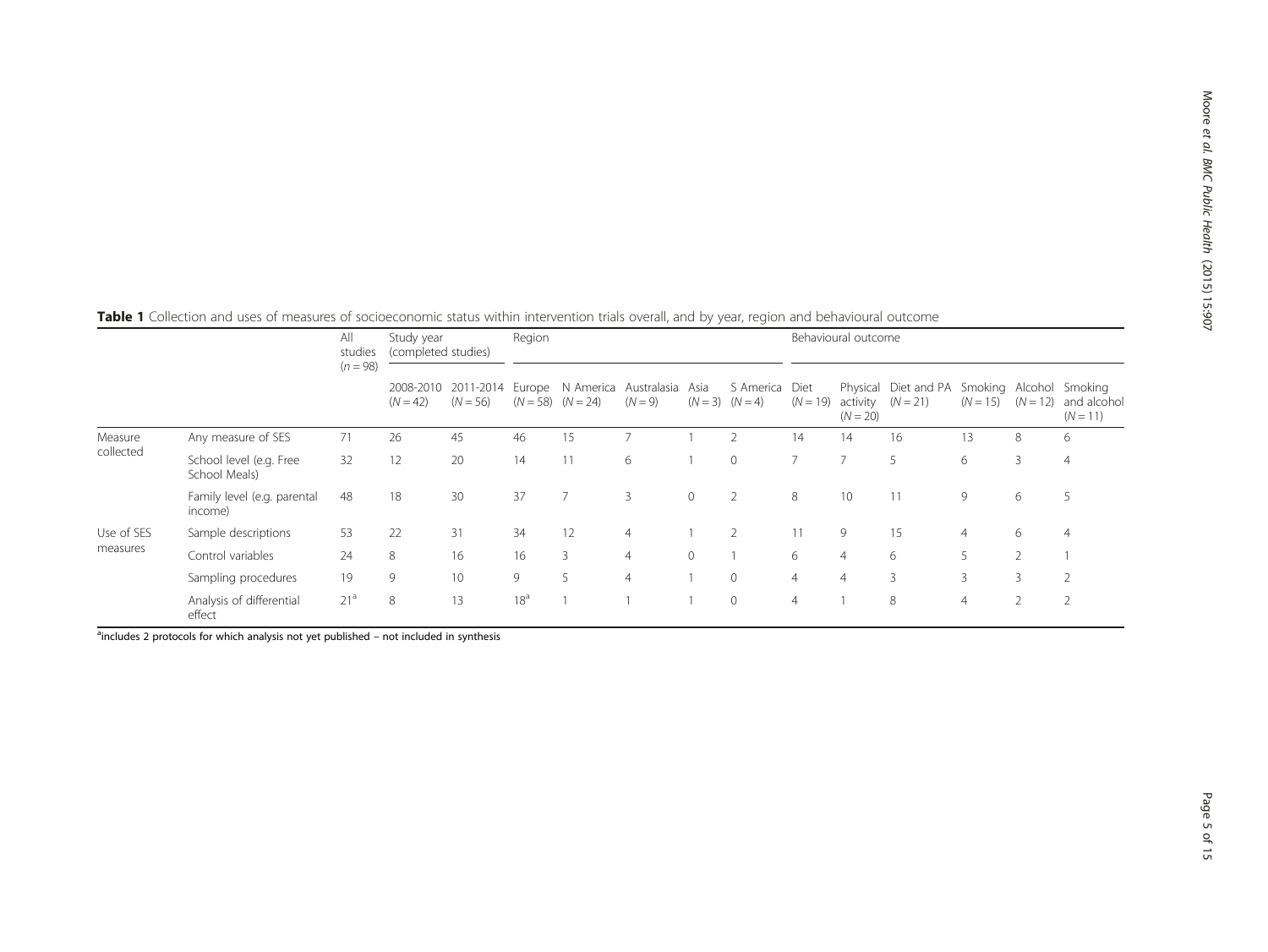simply presented in sample descriptions. Of the 90 completed studies, 19 reported analysis of effects by SES [[33](#page-14-0)–[52](#page-14-0)]. Of studies yet to report outcomes, 2 of 8 reported plans to analyse effects on inequality [\[53](#page-14-0), [54](#page-14-0)]. Differential effects were sometimes reported in separate articles or across multiple papers [[55](#page-14-0)–[61](#page-14-0)]. One additional study was reanalysed as part of project TEENAGE [\[24](#page-13-0)], providing a total of 20 studies for synthesis. Although the collection of measures of SES has become substantially more common in more recent studies (from 26/42 earlier studies to 45/56 more recent studies), their use to evaluate differential effects has increased very little. Analysis of effects by SES also varied by behavioural outcome and region; for example, only 1 out of 23 completed North American studies examined effects on inequality, 16 out of 52 European studies did so. Of studies for which only protocols were identified, both which stated that they would examine effects by SES were European. Thirty-one studies examined differential effects by other key demographics including sex (30 studies) and ethnicity (6 studies).

#### Effects on inequality

Details of interventions and effects of the twenty studies for which effects on inequality are presented in Table [2](#page-6-0) and assessments of their quality in Table [3.](#page-9-0) Most were multi-level interventions, with only 4 education-only interventions testing effects on inequality. Studies were of moderate  $(N = 12)$  to low quality  $(N = 8)$ , the most common weakness being low school-level response rates. Approximately 2 in 3 ( $N = 12$ ) studies described being informed by 1 or multiple theoretical frameworks. These were almost exclusively drawn from social psychology, with the most commonly referenced frameworks being Social Cognitive Theory  $(N = 5)$ , the Theory of Planned Behaviour ( $N = 3$ ) and Self-efficacy Theory ( $N = 2$ ). None related these frameworks to mechanisms for addressing inequality. Methods for testing differences in effect varied, with 12 reporting testing interaction effects only, 2 subgroup analysis only and 6 both. Most studies reporting a non-significant interaction did not report test statistics. While some conducted tests of differential effect for all outcomes, others tested effects on selected outcomes (e.g. outcomes which had shown a significant main effect, or primary outcomes only). Overall, 10 studies reported no social gradient in effectiveness, 6 a negative social gradient in at least one outcome, and 4 a significant positive gradient for at least one outcome (Fig. [2\)](#page-11-0).

Most interventions with a negative gradient in effect (5 out of 6) focused on diet and physical activity, with 4 reporting widening inequality in obesity. The remaining study with a negative gradient focused on smoking. Studies which reported a positive social gradient were equally distributed (1 study each) among diet and physical

activity, diet or physical activity, tobacco and alcohol, tobacco or alcohol.

For interventions based on education alone, 1 reported a negative social gradient in effectiveness, while all others  $(N = 3)$  reported neutral social gradients. For interventions based on environmental change (without education), 1 reported a positive social gradient in effects, while all others  $(N = 3)$  reported neutral gradients. For interventions combining education with environmental change and/or family involvement, 5 reported a negative social gradient in effects, 3 a positive social gradient and 4 a neutral gradient. However, multi-level interventions had inconsistent effects on inequality. Studies which demonstrated a positive gradient were all of moderate quality, while half of studies with neutral or negative social gradients were of weak quality.

# Use of process evaluation data to explain or predict impacts on inequality

Of the 20 studies whose authors reported effects on inequality, peer-reviewed publications from a linked process evaluation were available for 7 (although 1 was not available in English). Three process evaluations discussed SES gradients in intervention mechanisms. In all cases, these focused on SES patterning in perceptions of intervention materials. In FatAintPhat [[62](#page-14-0)], pupils in vocational schools rated educational materials more highly and reported being more likely to share them with parents, although pupils in pre-university schools were more likely to fully understand the materials. In Ehealth4US [\[63\]](#page-14-0), greater appreciation of the educational materials (i.e. rating them as novel and interesting) was reported in lower SES schools. In MYTRI [[64](#page-14-0)], qualitative data indicated that pupils were more engaged in intervention activities in poorer schools. None of these findings of more positive perceptions among lower SES groups translated into bigger effects for these groups.

#### Discussion of inequality within intervention studies

Within published articles for the 98 studies, there was little discussion of inequalities in making the case for intervention, or in interpretation of findings. Reports from 19 completed studies (and 3 protocols) referenced socioeconomic inequalities in adolescent health behaviours when defining the problem intervention aimed to address. Twelve studies identified a role for school-based interventions in reaching children from differing socioeconomic backgrounds. Where potential effects on inequalities were discussed, discussion centred primarily on assumptions that universal intervention ensured universal effects. Explicit consideration of mechanisms through which the intervention might affect inequality was limited to 3 studies. Such statements typically reflected assumptions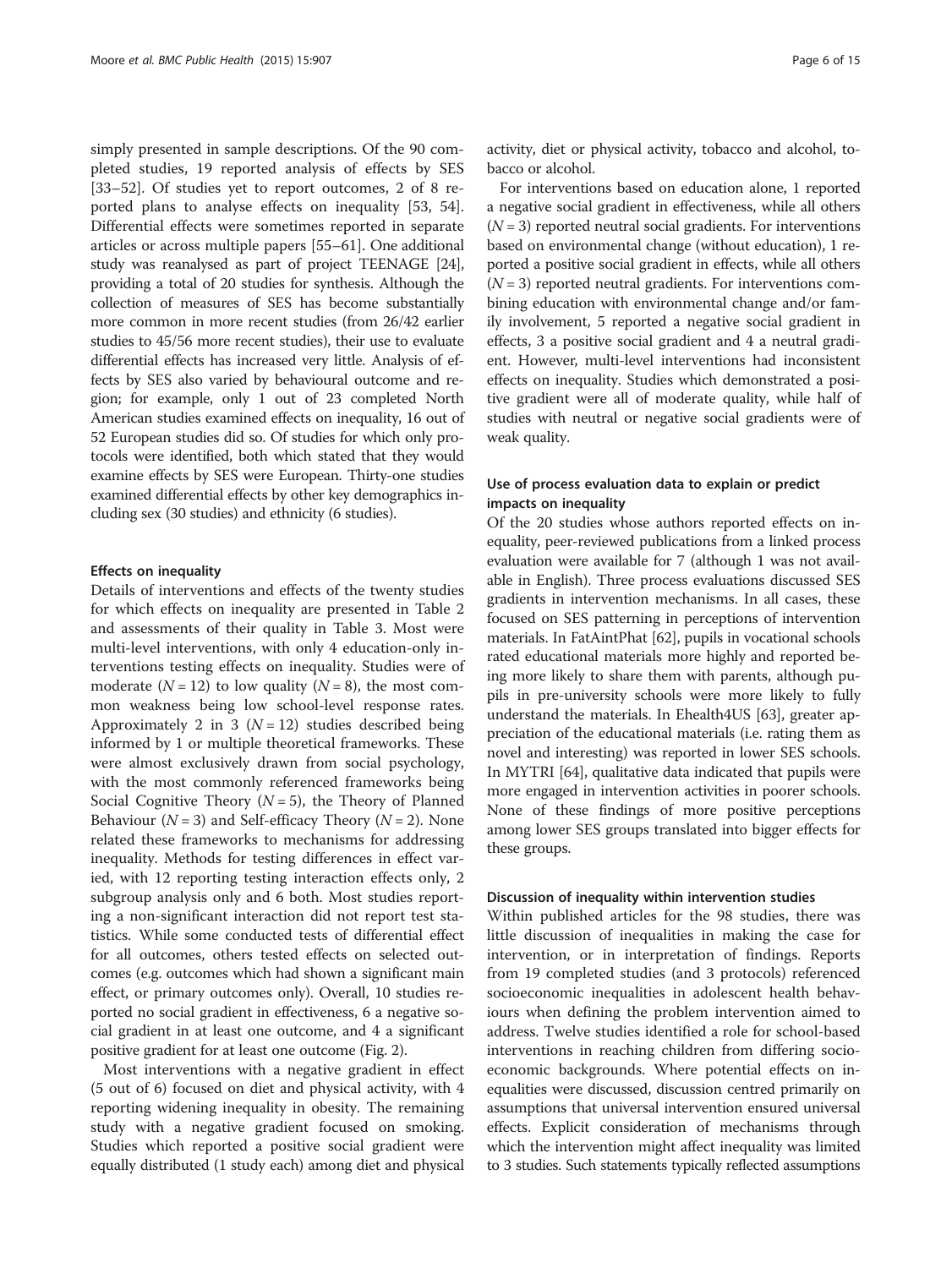| Study<br>name        | Main<br>reference                | Country                                                                | SES measure <sup>a</sup>                                                                            | Intervention<br>type                                                 | Outcomes tested                                                                                                                                                             | Effective?                                                                                                                                                                                               | Outcomes<br>analysed by SES                                                                                                                    | Gradient in effect                                                                                                                                                                                          |          |
|----------------------|----------------------------------|------------------------------------------------------------------------|-----------------------------------------------------------------------------------------------------|----------------------------------------------------------------------|-----------------------------------------------------------------------------------------------------------------------------------------------------------------------------|----------------------------------------------------------------------------------------------------------------------------------------------------------------------------------------------------------|------------------------------------------------------------------------------------------------------------------------------------------------|-------------------------------------------------------------------------------------------------------------------------------------------------------------------------------------------------------------|----------|
| AFLY5                | Kipping<br>et al. 2014           | UK                                                                     | School IMD<br>Pupil IMD                                                                             | Education<br>and parental<br>involvement                             | Physical activity<br>(accelerometer) and diet<br>outcomes                                                                                                                   | No effects on primary outcomes.<br>Significant change in 3 secondary<br>outcomes.                                                                                                                        | Physical activity<br>(accelerometer) and<br>diet outcomes                                                                                      | Some subgroup differences Neutral <sup>e</sup><br>in both directions (e.g.<br>effect on snacking only in<br>low SES, and on central<br>obesity only in high SES).<br>No significant interaction<br>effects. |          |
| <b>ASSIST</b>        | Campbell<br>et al. 2008          | UK                                                                     | <b>FSM FAS</b>                                                                                      | Education<br>and<br>environment                                      | Smoking status                                                                                                                                                              | Significantly lower rise in smoking<br>rates in intervention group.                                                                                                                                      | Smoking status                                                                                                                                 | Neutral (OR for interaction<br>$=$ 0.99) $\epsilon$                                                                                                                                                         | Neutral  |
| scheme               | School fruit Bere et al.<br>2010 | Norway                                                                 | Parental<br>education                                                                               | Environment                                                          | Fruit consumption and<br>vegetable consumption                                                                                                                              | Significant increases in fruit intake<br>- no change in vegetable intake                                                                                                                                 | Fruit consumption<br>and vegetable<br>consumption                                                                                              | Neutral (statistics not<br>reported)                                                                                                                                                                        | Neutral  |
| Crone<br>et al. 2011 | Crone<br>et al. 2011             | Netherlands                                                            | Parental<br>education and<br>student<br>education level                                             | Education                                                            | Smoking                                                                                                                                                                     | Increased intention not to smoke<br>and lower smoking uptake after<br>transition to secondary school.                                                                                                    | Smoking                                                                                                                                        | Neutral (statistics not<br>reported)                                                                                                                                                                        | Neutral  |
| EHealth4us           | Bannink<br>et al. 2014           | Netherlands                                                            | Parental<br>education,<br>employment<br>and family<br>affluence                                     | Education                                                            | Smoking and alcohol (as<br>secondary measures -<br>primary outcomes mental<br>health)                                                                                       | No significant main effects                                                                                                                                                                              | All outcomes                                                                                                                                   | Neutral (statistics not<br>reported)                                                                                                                                                                        | Neutral  |
| Energize             | Rush et al.<br>2012              | New<br>Zealand                                                         | School<br>deprivation<br>decile                                                                     | Education,<br>environment<br>and family/<br>community<br>involvement | Diet and physical activity<br>(as secondary outcomes<br>- primary outcomes<br>obesity measures)                                                                             | No significant main effects                                                                                                                                                                              | Obesity and blood<br>pressure only                                                                                                             | Larger effects on BP and<br>body-fat in more affluent<br>schools                                                                                                                                            | Negative |
| <b>ESFA</b>          | Ariza et al.<br>2008             | Spain                                                                  | Parental<br>education and<br>'family<br>economic<br>capacity index'.<br>Neighbourhood<br><b>SES</b> | Education,<br>environment<br>and family/<br>community<br>involvement | Smoking                                                                                                                                                                     | Significantly lower rate of increase Smoking<br>in smoking in experimental<br>group.                                                                                                                     |                                                                                                                                                | Bigger effect in high FECI.<br>No clear difference by<br>parental education                                                                                                                                 | Negative |
| EUDap                | Faggiano<br>et al. 2010          | Austria,<br>Belgium,<br>Germany,<br>Greece, Italy,<br>Spain,<br>Sweden | Area (school)<br>level SES<br>measure                                                               | Education,<br>environment<br>and family/<br>community<br>involvement | Smoking and alcohol<br>(plus cannabis and other<br>drugs)                                                                                                                   | Significant effects found for daily<br>cigarette smoking and episodes<br>of drunkenness in the past<br>30 days for at least one episode,<br>or three or more episodes                                    | Alcohol only                                                                                                                                   | Larger effects on alcohol<br>consumption measures in<br>more deprived schools.                                                                                                                              | Positive |
| FatAintPhat Ezendam  | et al. 2012                      | Netherlands                                                            | School type<br>(vocational or<br>pre-university)                                                    | Education                                                            | Physical activity,<br>sedentary behaviour, fruit<br>and vegetable intake,<br>snacking and sugar<br>sweetened beverages<br>(plus BMI, waist<br>circumference and<br>fitness) | No effect on primary outcomes<br>(BMI). But positive effect on some<br>secondary outcomes (fruit and<br>vegetable intake, snacking and<br>sugar sweetened beverages).<br>Negative effect on step counts. | Fruit and vegetable<br>intake, snacking and<br>sugar sweetened<br>beverages (only<br>variables with a<br>significant and $+ve$<br>main effect) | Effect on SSB only in<br>higher SES schools. No<br>other significant<br>interactions                                                                                                                        | Negative |

# <span id="page-6-0"></span>Table 2 Description of included interventions and effects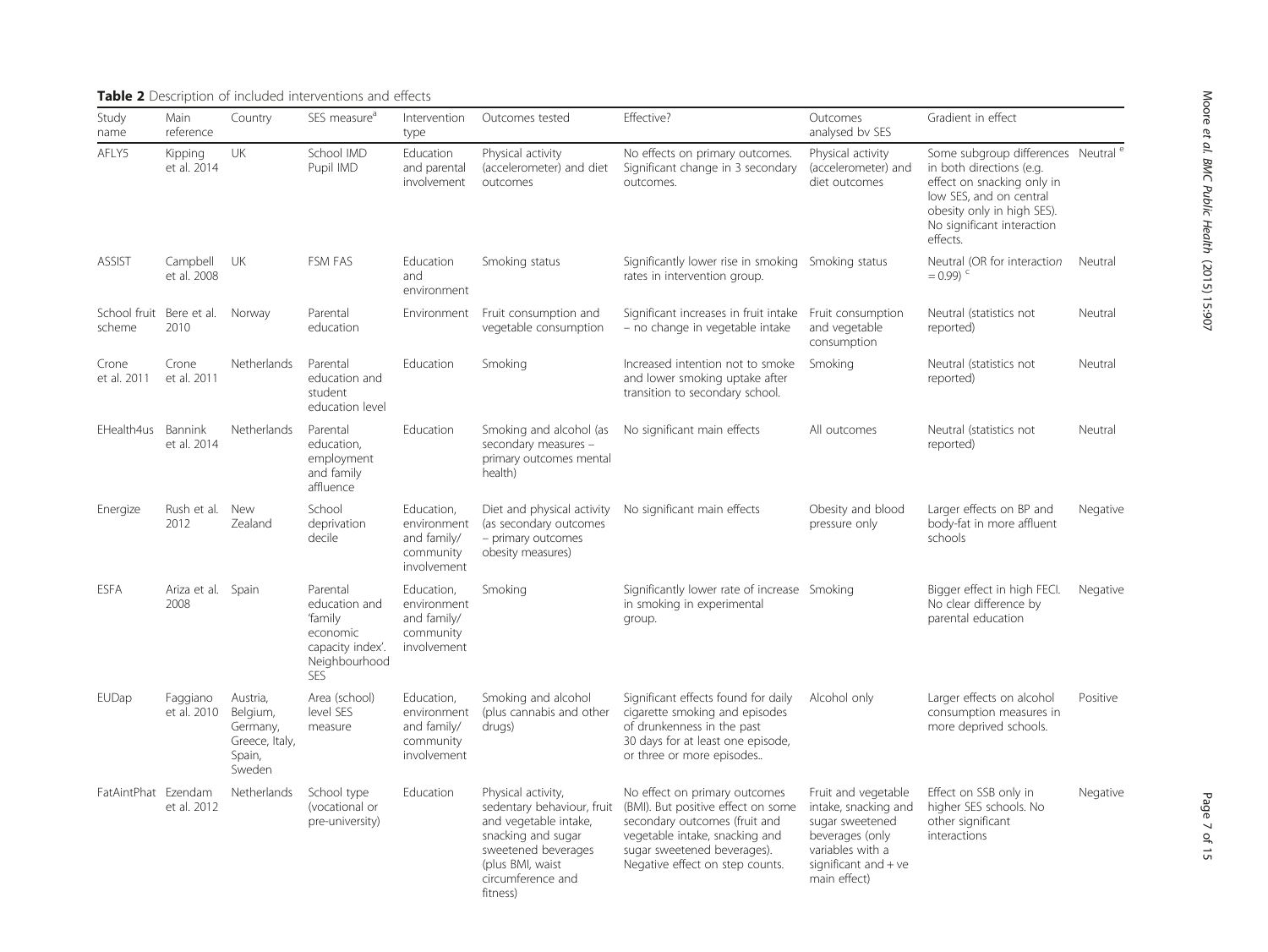Table 2 Description of included interventions and effects (Continued)

| <b>HEIA</b>  | Grydeland<br>et al. 2012      | Norway      | Parental<br>education                                                   | Education,<br>environment<br>and family/<br>community<br>involvement | Physical activity<br>(accelerometer) and<br>dietary outcomes (plus<br>obesity outcomes)                                           | Mixed                                                                                                                                                                                                                                                                                                                       | All outcomes                   | Greater effect on BMI for<br>higher SES. No interactions<br>for behaviours.                                                              | Negative |
|--------------|-------------------------------|-------------|-------------------------------------------------------------------------|----------------------------------------------------------------------|-----------------------------------------------------------------------------------------------------------------------------------|-----------------------------------------------------------------------------------------------------------------------------------------------------------------------------------------------------------------------------------------------------------------------------------------------------------------------------|--------------------------------|------------------------------------------------------------------------------------------------------------------------------------------|----------|
| <b>KOPS</b>  | Plachta-<br>Danielzik<br>2011 | Germany     | Parental<br>education                                                   | Education,<br>environment<br>and family/<br>community<br>involvement | Healthy eating index,<br>physical activity and<br>media time (as secondary<br>outcomes - primary<br>outcomes obesity<br>measures) | No significant main effects                                                                                                                                                                                                                                                                                                 | All outcomes                   | Bigger effect on BMI for<br>higher SES. No interactions<br>for behaviours.                                                               | Negative |
| Avall        | Llargues<br>et al. 2011       | Spain       | Mother's/<br>Father's<br>education                                      | Education,<br>and family/<br>community<br>involvement                | Physical activity and diet<br>(as secondary outcomes<br>- primary outcomes<br>obesity measures)                                   | Lower rise in BMI in intervention<br>group. Twenty dietary and<br>physical activity secondary<br>outcomes tested.                                                                                                                                                                                                           | <b>BMI</b> only                | Effects on BMI only in high Negative<br><b>SES</b>                                                                                       |          |
| <b>STOPP</b> | Marcus<br>et al.              | Sweden      | Parental<br>education                                                   | Education,<br>environment<br>and family/<br>community<br>involvement | Physical activity and diet<br>(as secondary outcomes<br>- primary outcomes<br>obesity measures)                                   | Effects on BMI among those who<br>were overweight at baseline only.<br>Mixed effects on 8 secondary diet<br>outcomes.                                                                                                                                                                                                       | Diet outcomes                  | Bigger effect on dairy<br>product and fast food<br>intake in low SES.                                                                    | Positive |
| <b>MYTRI</b> | Perry et al. India<br>2009    |             | School type<br>(government vs<br>private)                               | Education,<br>environment<br>and family/<br>community<br>involvement | Smoking                                                                                                                           | Lower increases in smoking or<br>bidi uptake in intervention group.                                                                                                                                                                                                                                                         | Smoking                        | Neutral (statistics not<br>reported)                                                                                                     | Neutral  |
| PAS          | Koning<br>et al. 2009         | Netherlands | Parental<br>education and<br>school type<br>(vocational vs<br>academic) | Education,<br>environment<br>and family/<br>community<br>involvement | Alcohol use (Heavy<br>weekly, weekly and<br>frequency)                                                                            | At first follow-up, only the com-<br>bined student-parent interven-<br>tion showed substantial and<br>statistically significant effects on<br>heavy weekly drinking, weekly<br>drinking and frequency of drink-<br>ing. At second follow-up these re-<br>sults were replicated, except<br>effects on heavy weekly drinking. | Alcohol use (WD and<br>HWD)    | Bigger effect on HWD in<br>low-educated adolescents.<br>No moderation of effect<br>on WD.                                                | Positive |
| Promise      | Stallard<br>et al. 2012       | UK          | Family affluence Education                                              |                                                                      | Alcohol                                                                                                                           | No effects on primary outcome,<br>or substance use (measured as<br>secondary)                                                                                                                                                                                                                                               | Mental health<br>outcomes only | Neutral (OR for interaction<br>$= -0.45(-1.11$ to 0.21))                                                                                 | Neutral  |
| PSFBI        | Murphy<br>et al. 2011         | UK          | School and<br>individual FSM                                            | Environment                                                          | Diet (breakfast skipping<br>and healthy/unhealthy<br>items)                                                                       | Significant improvements in diet<br>quality at breakfast and attitudes<br>toward breakfast. No differences<br>in breakfast skipping, fruit and<br>veg intake or sweets and crisps.                                                                                                                                          | All outcomes                   | Bigger effect in low SES for<br>breakfast skipping and<br>healthy breakfast items. No<br>other significant<br>interactions. <sup>c</sup> | Positive |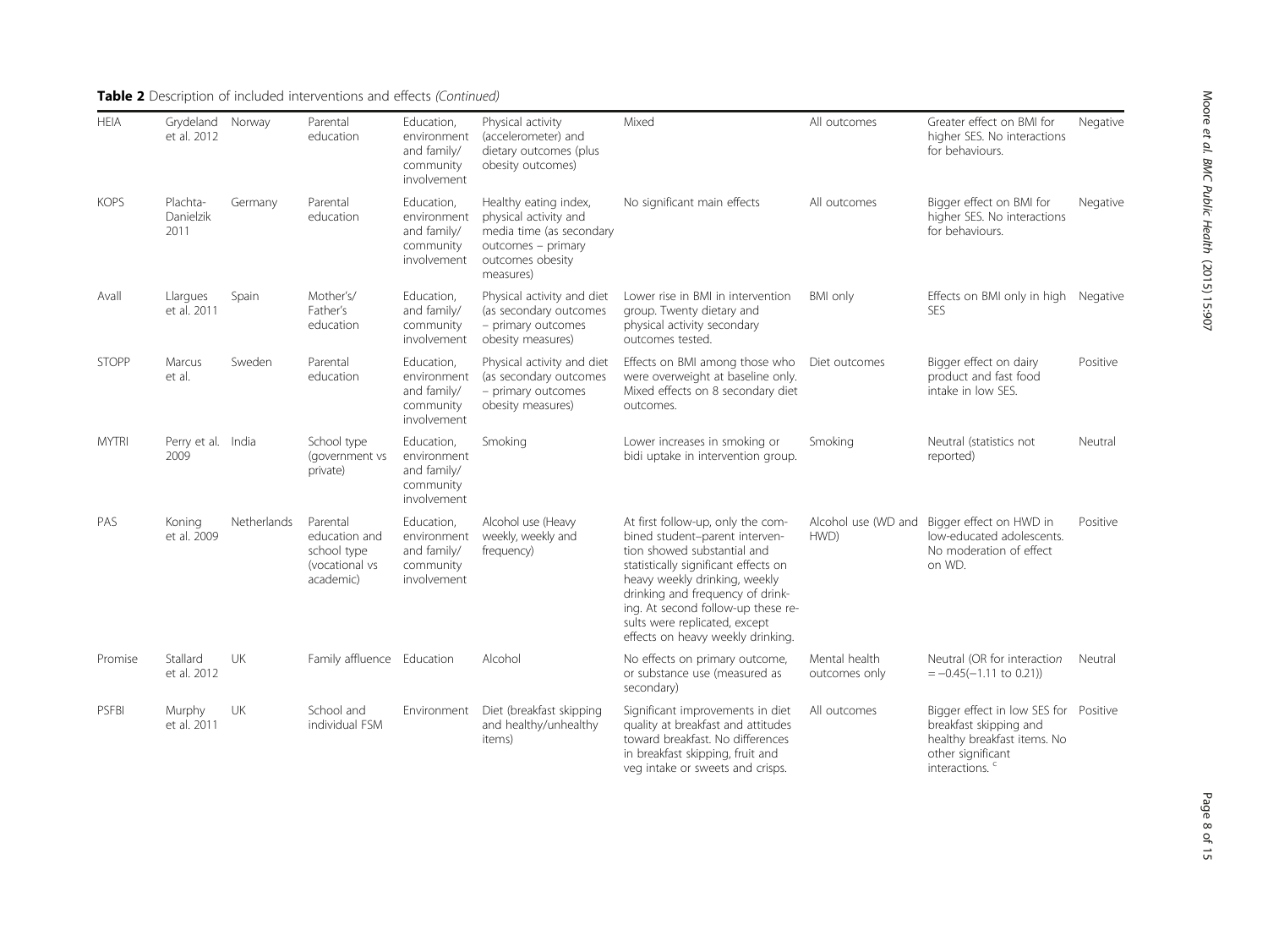# Table 2 Description of included interventions and effects (Continued)

| Smart<br>Lunchbox            | Evans<br>et al. 2010    | UK                                  | <b>FSM</b>                   | Environment<br>and family/<br>community<br>involvement               | Diet outcomes                                                  | Intervention group children were<br>provided with more fruit,<br>vegetables, dairy food and starchy<br>food other than bread. Weight of<br>savoury snacks (crisps and other<br>salted snacks) lower for children<br>in the intervention group.<br>Weights of sweetened drinks and<br>confectionery did not change | All outcomes                         | Neutral (statistics not<br>reported)                                                               | Neutral |
|------------------------------|-------------------------|-------------------------------------|------------------------------|----------------------------------------------------------------------|----------------------------------------------------------------|-------------------------------------------------------------------------------------------------------------------------------------------------------------------------------------------------------------------------------------------------------------------------------------------------------------------|--------------------------------------|----------------------------------------------------------------------------------------------------|---------|
| <b>SPACE</b>                 | Toftager<br>et al. 2014 | Denmark                             | Income and<br>'parental SES' | Environment                                                          | Physical activity, fitness,<br>active transport and<br>obesity | No significant main effects                                                                                                                                                                                                                                                                                       | All outcomes except<br>active travel | Neutral (statistics not<br>reported)                                                               | Neutral |
| Pro<br>Children <sup>d</sup> | Te Velde<br>et al. 2008 | Netherlands.<br>Spain and<br>Norway | Parental<br>education        | Education,<br>environment<br>and family/<br>community<br>involvement | Diet outcomes                                                  | Significant effects for fruit and<br>veg intake found at first follow-<br>up. One year later, a significant<br>impact was only observed in<br>Norway.                                                                                                                                                             | All outcomes                         | Non-significant interaction<br>effects (data unreported)<br>Effects on F&V in high and<br>low SES. | Neutral |

<sup>a</sup>Bolded item is item used for analysis of differential effects where multiple SES measures collected

<sup>b</sup>conclusion confirmed by reanalysis conducted as part of project TEENAGE

<sup>c</sup>no analysis of differential effect by original authors, but re-analysed for Project TEENAGE (Lien et al. 2012)

ddata obtained from authors as unpublished at time of writing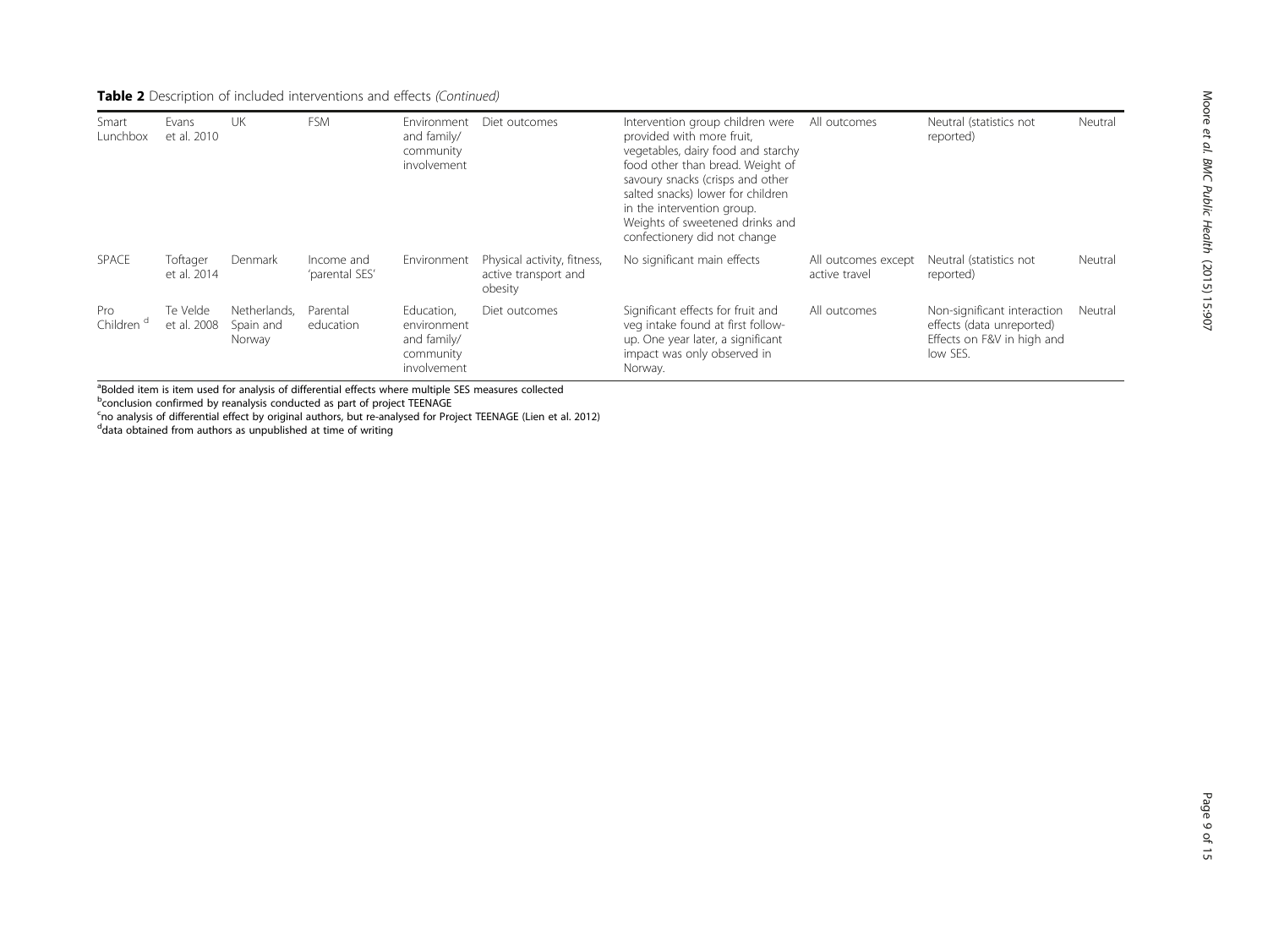| Study                      | Main                             | Study                         | Sample size (school or class/individual)                                                           |                                                             | Retention (numbers analysed) (school or class/individual)                      |                                      | Length of                           | Length of follow-up                                  |  |
|----------------------------|----------------------------------|-------------------------------|----------------------------------------------------------------------------------------------------|-------------------------------------------------------------|--------------------------------------------------------------------------------|--------------------------------------|-------------------------------------|------------------------------------------------------|--|
| name                       | reference                        | quality                       | Intervention                                                                                       | Control                                                     | Intervention                                                                   | Control                              | intervention                        |                                                      |  |
| AFLY5                      | Kipping<br>et al. 2014           | Moderate 30/1064              |                                                                                                    | 30/1157                                                     | 30/1024                                                                        | 30/1097                              | 7-11 months                         | Immediate post-<br>intervention $/1$ year            |  |
| <b>ASSIST</b>              | Campbell<br>et al. 2008          | Moderate 30/5187              |                                                                                                    | 29/5074                                                     | 30/5058/5044/4966 (post<br>intervention/1 year/2 year)                         | 29/4753/4865/4700                    | 4 months                            | Immediate post-<br>intervention/ 1 year<br>/ 2 years |  |
| scheme                     | School fruit Bere et al.<br>2010 | Weak                          | 27/1488 (total N.<br>Natural experiment -<br>baseline survey prior<br>to adoption or non-adoption) |                                                             | 27/1339 followed up<br>(10 had adopted<br>subscription, 5 free<br>and 12 none) |                                      | Unclear                             | 7 years after<br>baseline survey                     |  |
| Crone et al. Crone<br>2011 | et al. 2011                      | Weak                          | 62/1756                                                                                            | 59/1417                                                     | 62/1010                                                                        | 59/805                               | 2 academic<br>years                 | Immediate post-<br>intervention / 1 year             |  |
| EHealth4us                 | Bannink                          | Moderate 20/533               |                                                                                                    | 20/615                                                      | 20 / 392                                                                       | 20/434                               | 1 month                             | 4 months                                             |  |
| et al. 2014                |                                  | 20/554 (2 arms)               |                                                                                                    | 20/430                                                      |                                                                                |                                      |                                     |                                                      |  |
| Energize                   | Rush et al.<br>2012              | Weak                          | 62                                                                                                 | 62                                                          | 62/692                                                                         | 62/660                               | Variable (at<br>least<br>18 months) | 2 years                                              |  |
| <b>ESFA</b>                | 2008                             | Ariza et al. Moderate 16/1083 |                                                                                                    | 37/886                                                      | 13/690                                                                         | 37/603                               | 3 years                             | Immediate post-<br>intervention                      |  |
| EUDap                      | Faggiano<br>et al. 2010          |                               | Moderate 78 (26/27/25)/1190/1164/1193                                                              | 65/3532                                                     | 26/27/24/6 months:<br>1084/1068/1044                                           | 64/6 months: 3174<br>18 months: 2730 | 4 months                            | 6 months/<br>18 months                               |  |
|                            |                                  |                               | (basic arm/parent arm/ peer arm)                                                                   |                                                             | 18 months: 956/972/883                                                         |                                      |                                     |                                                      |  |
| FatAintPhat Ezendam        | et al. 2012                      | Moderate 11/485               |                                                                                                    | 11/145/385/395<br>(shuttle run/behaviour<br>/anthropometry) | 9/398                                                                          | 9/282/333/340                        | 10 weeks                            | 4 months/ 2 years                                    |  |
| <b>HEIA</b>                | Grydeland<br>et al. 2012         | Moderate 12/553               |                                                                                                    | 25/975                                                      | 12/8 months: 541/20 months: 519                                                | 25/8 months: 970/<br>20 months: 945  | 20 months                           | 8 months/<br>20 months                               |  |
| <b>KOPS</b>                | Plachta-<br>Danielzik<br>2011    | Weak                          | 14/780                                                                                             | 32/4217                                                     | 14/4 years:345/8 years: 239                                                    | 32/4 years:1419/<br>8 years:950      | 2-3 weeks                           | 4 years/ 8 years                                     |  |
| Avall                      | Llargues<br>et al. 2011          | Weak                          | 8/272                                                                                              | 8/237                                                       | 8/not specified                                                                | 8/not specified                      | 2 years                             | Immediate post-<br>intervention                      |  |
| <b>STOPP</b>               | Marcus<br>et al.                 | Moderate 5/1670               |                                                                                                    | 5/1465                                                      | 5/1538                                                                         | 5/1430                               | 1-4 years<br>(mean:<br>$613$ days)  | Immediate post-<br>intervention                      |  |
| <b>MYTRI</b>               | 2009                             | Perry et al. Moderate 16/6365 |                                                                                                    | 16/7698                                                     | 16/3626                                                                        | 16/4321                              | 2 academic<br>years                 | Immediate post-<br>intervention                      |  |
| PAS                        | Koning                           | Moderate 5/689                |                                                                                                    | 4/779                                                       | 5/5/5/10-22 months: 608/675/588/                                               | 4/10-22 months: 699/                 | 1 year                              | 10 months/                                           |  |
|                            | et al. 2009                      |                               | 5/771                                                                                              |                                                             | 34 months: 603/671/582/ 4 years:<br>254/291/193                                | 34 months: 677/<br>4 years: 326      |                                     | 22 months/<br>34 months/ 4 years                     |  |
|                            |                                  |                               | 5/698                                                                                              |                                                             |                                                                                |                                      |                                     |                                                      |  |
|                            |                                  |                               | $(3 \text{ arms})$                                                                                 |                                                             |                                                                                |                                      |                                     |                                                      |  |

<span id="page-9-0"></span>

|  |  |  | Table 3 Quality assessments and methodological parameters for synthesised studies |  |
|--|--|--|-----------------------------------------------------------------------------------|--|
|  |  |  |                                                                                   |  |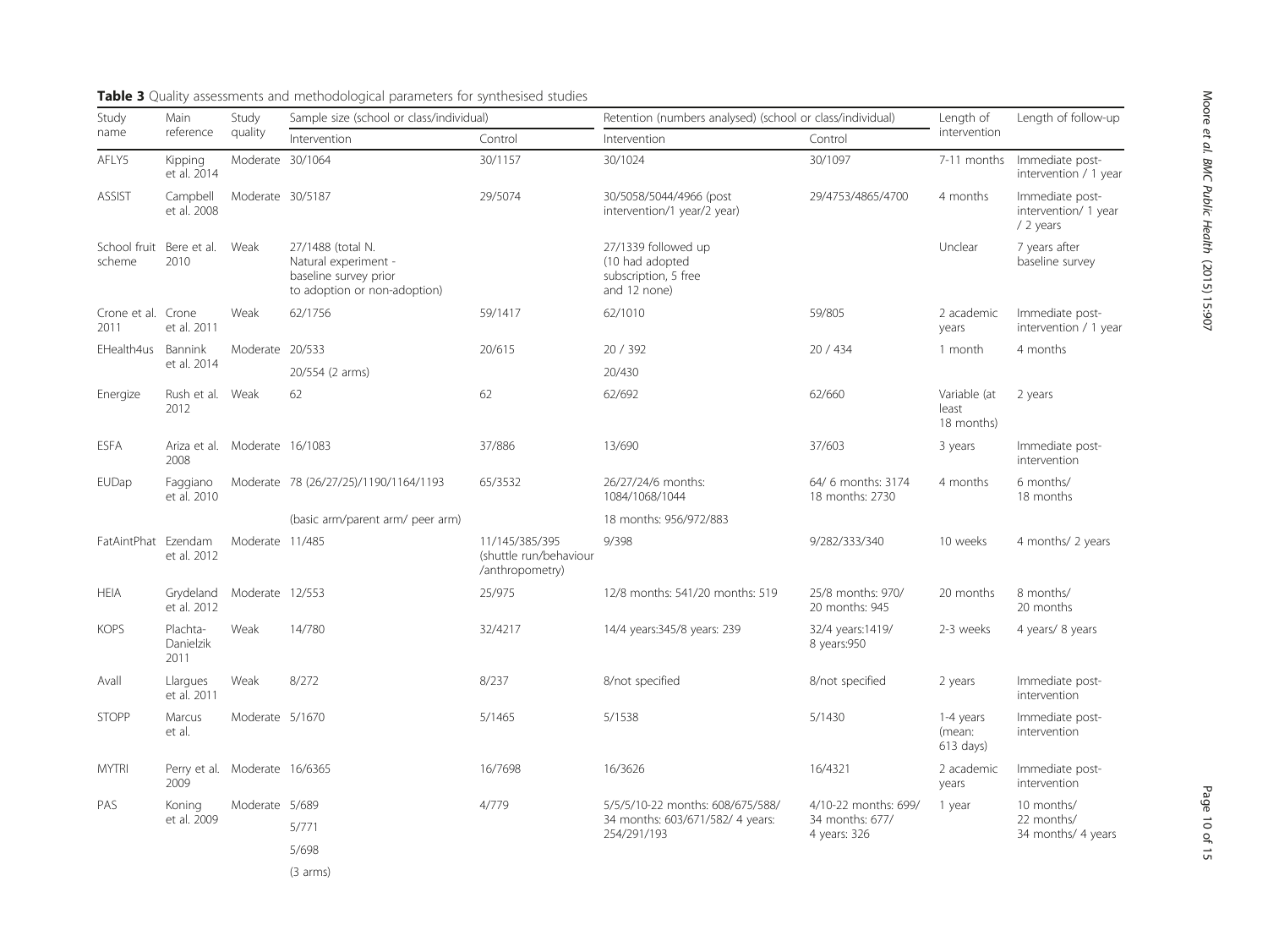| Table 3 Quality assessments and methodological parameters for synthesised studies (Continued) |  |  |
|-----------------------------------------------------------------------------------------------|--|--|
|-----------------------------------------------------------------------------------------------|--|--|

| Promise           | Stallard                | Weak             | 10/1753                                                                            | 9/1604  | 10/308                             | 9/242   | academic  | 12 months                       |
|-------------------|-------------------------|------------------|------------------------------------------------------------------------------------|---------|------------------------------------|---------|-----------|---------------------------------|
|                   | et al. 2012             |                  | 9/1673 (active intervention/<br>attention control) High risk<br>subsample: 392/374 | 298     | 9/296 (only high risk followed up) |         | year      |                                 |
| PSFBI             | Murphy<br>et al. 2011   | Moderate 55/2205 |                                                                                    | 56/2145 | 55/2272                            | 56/2200 | 12 months | Immediate post-<br>intervention |
| Smart<br>Lunchbox | Evans<br>et al. 2010    | Moderate 44/577  |                                                                                    | 44/671  | 40/432                             | 43/539  | 5 months  | 12 months                       |
| SPACE             | Toftager<br>et al. 2014 | Weak             | 7/612                                                                              | 7/699   | 7/515                              | 7/545   | 2 years   | Immediate post-<br>intervention |
| Pro<br>Children   | Te Velde<br>et al. 2008 | Moderate 32/990  |                                                                                    | 30/811  | 32/798                             | 30/674  | 9 months  | Immediate post-<br>intervention |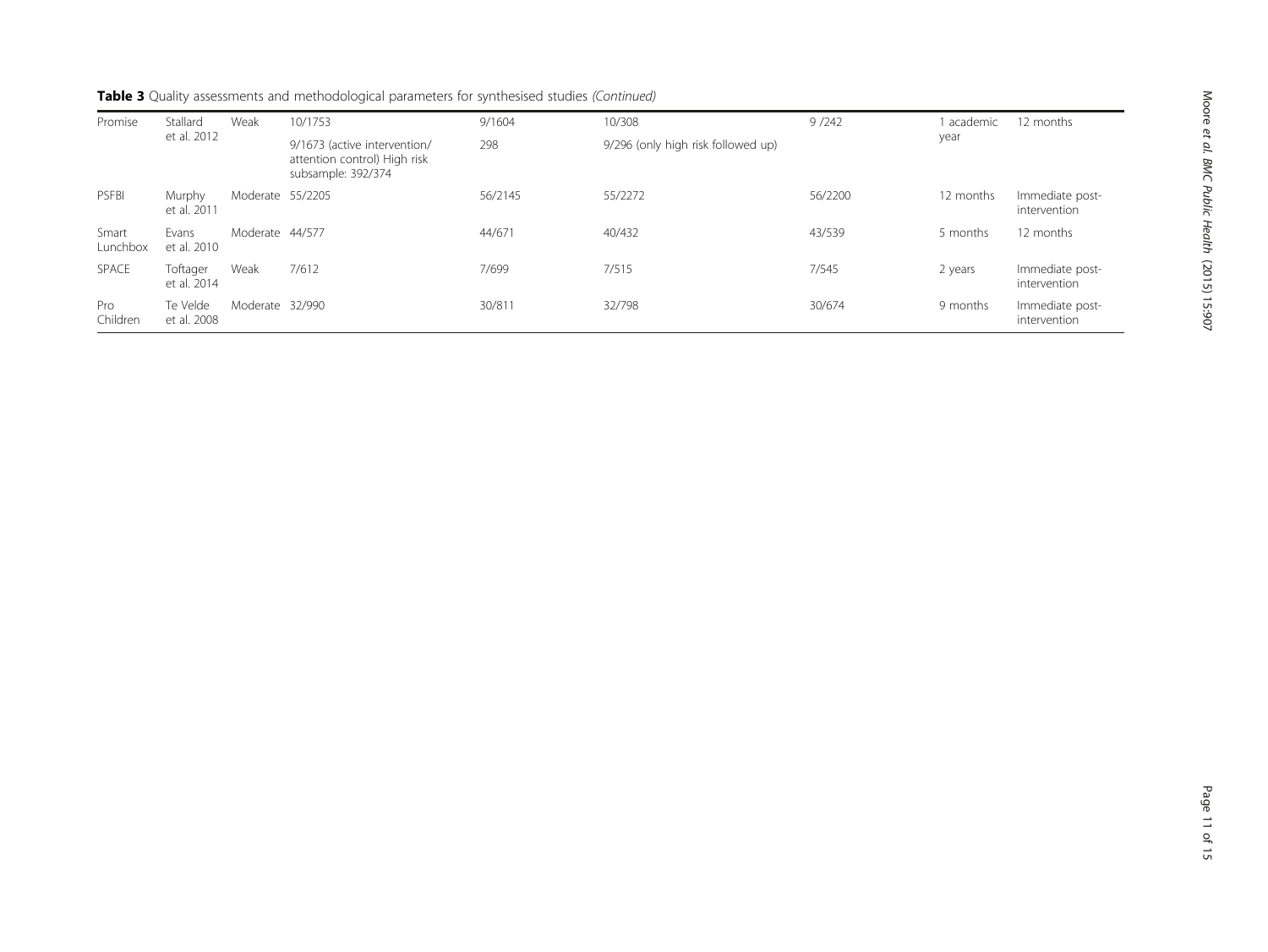<span id="page-11-0"></span>

| <b>SES</b> measure                                             |                                | Education                     |                                |                                | Environment                   |                                | Combined                       |                               |                                |  |
|----------------------------------------------------------------|--------------------------------|-------------------------------|--------------------------------|--------------------------------|-------------------------------|--------------------------------|--------------------------------|-------------------------------|--------------------------------|--|
|                                                                | Negative<br>social<br>gradient | Neutral<br>social<br>gradient | Positive<br>social<br>gradient | Negative<br>social<br>gradient | Neutral<br>social<br>gradient | Positive<br>social<br>gradient | Negative<br>social<br>gradient | Neutral<br>social<br>gradient | Positive<br>social<br>gradient |  |
| School-level<br><b>SES</b>                                     |                                |                               |                                |                                |                               |                                |                                |                               |                                |  |
| <b>Parental SES</b>                                            |                                |                               |                                |                                |                               |                                |                                |                               |                                |  |
| A larger bar=higher study quality                              |                                |                               |                                |                                |                               |                                |                                |                               |                                |  |
| Fig. 2 Harvest plot for intervention effects by SES inequality |                                |                               |                                |                                |                               |                                |                                |                               |                                |  |

that removing structural barriers and improving access to healthy options was a key means of ensuring that intervention will be accessed by lower SES groups. In interpreting overall outcomes, a small number of authors draw upon assumptions that effects were influenced by SES composition  $(N = 5)$ , most commonly reflecting assumptions that universal interventions work best for poorer groups with most to gain. For example, Lakshman et al. [\[65\]](#page-14-0) argue that their intervention might have worked better in a deprived sample, stating that "baseline nutritional knowledge was already high and the potential effect size of our intervention could be larger in areas of greater deprivation".

#### **Discussion**

Effects on inequality have been tested and reported in only one in five peer-reviewed evaluations of universal schoolbased interventions published since 2008. These analyses indicate that universal school-based interventions have the potential to improve or worsen inequalities, though conclusions regarding how or why are hampered both by a lack of routine testing of effect on inequality, and by biases in consideration of inequality. For example, evaluators of interventions focused on education alone appear least likely to test effects on inequality. Given the often held assumption that educational interventions may make inequality worse, researchers who see reducing SES inequality as a goal of universal intervention perhaps avoid developing or testing interventions based solely on education. Inequality is also rarely considered in studies from North America, though more commonly in European studies.

Within studies which report differential effects, there is inconsistency in how SES is measured, with studies typically providing little justification for their choice of SES measure (e.g. education, SES), or its validity. Furthermore, there is inconsistency in how testing is conducted and reported; some report subgroup effects, some interaction terms and others both. For the most part, where studies do not demonstrate a significant differential effect, test statistics are unreported and it is simply concluded that the intervention was equally effective across SES subgroups. This is despite the fact that studies were usually not powered to detect this interaction, and failure to reach significance is inevitable unless interactions are large [\[25\]](#page-13-0). Hence, it is difficult to ascertain whether certain types of intervention are having consistent small to medium effects on inequality which cannot be detected in individual studies. Outcomes are sometimes analysed selectively with, for example, differential effectiveness examined only for variables with a significant main effect, despite the fact that a significant main effect is not a pre-requisite for an effect on inequality.

Nevertheless, the review provides some tentative insights into which types of intervention might affect inequality. No interventions based solely on education reduced inequality, while all interventions which worsened inequality included educational components. By contrast, interventions which resulted in a narrowing of inequality included environmental change components. This offers tentative support for arguments of Mclaren and colleagues [[11\]](#page-13-0) and Whitehead [[30](#page-14-0)], that interventions based on structural change may be more likely to narrow inequality. However, effects of interventions which combined education with environmental change were inconsistent. This may indicate differences in the emphases on components at each level, or varying overall effectiveness of components. For example, it is plausible that if an effective education component is combined with an ineffective change in social or physical environments, this may widen inequality.

There was some patterning by behavioural domain. Five studies with a negative social gradient focused on diet and physical activity, with 4 reporting bigger effects on obesity outcomes for the higher SES group, or in one case, a negative effect on obesity in the lower SES group. Notably, alongside smoking interventions, diet and physical activity interventions were the intervention type for which effect on inequality was most commonly tested, perhaps reflecting widespread acknowledgement of the contribution of smoking and obesity to health inequalities. Such studies were more likely to use anthropometric measures of change, rather than relying upon self-reports of behavioural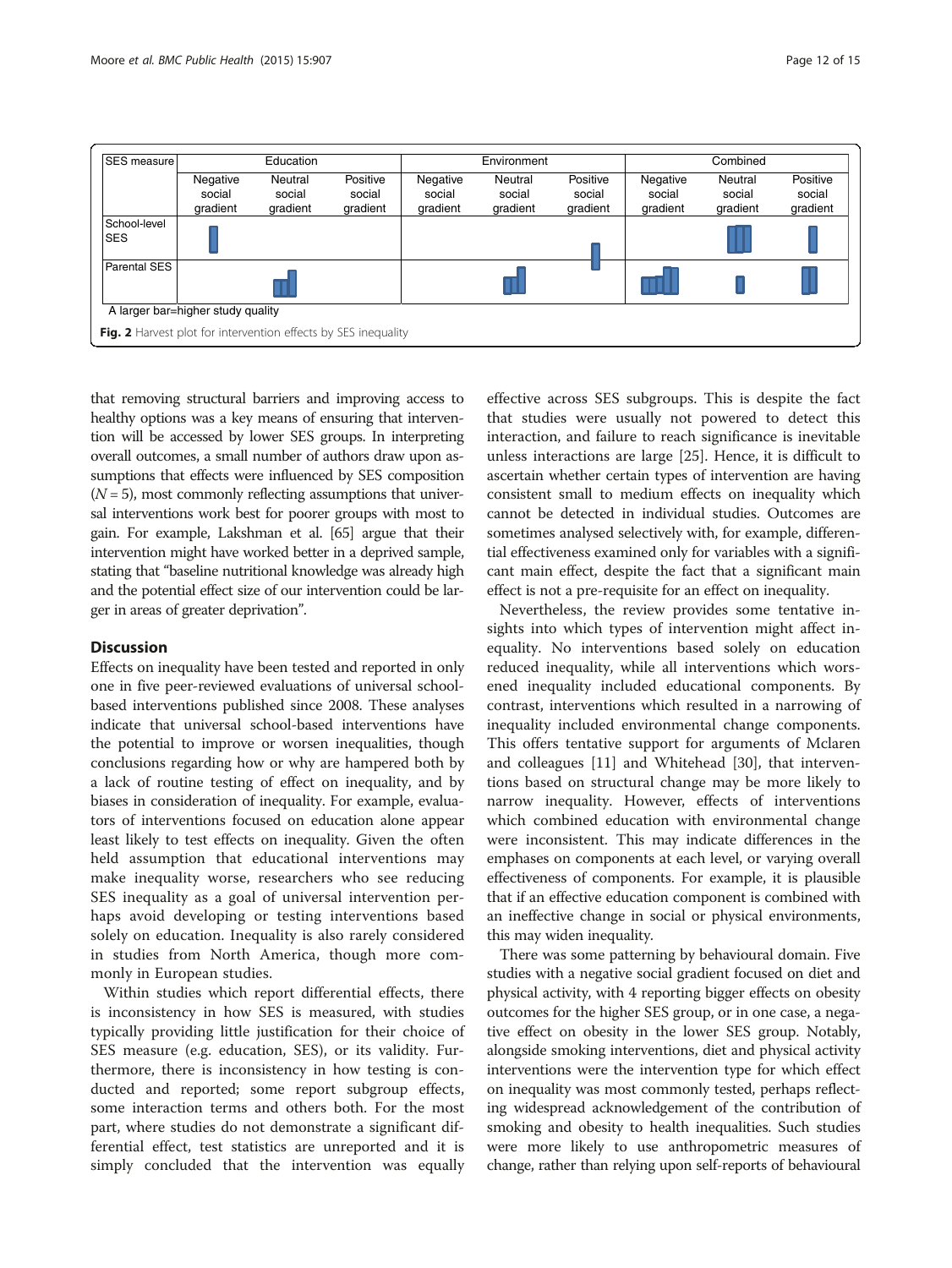change, which may lack the sensitivity to detect SES differences in effect due to less valid completion in some subgroups [\[66](#page-14-0)].

Content analysis of the 98 published evaluations provided key insights into reasons why effects on inequality receive so little attention. Notably, only in a minority of studies was socioeconomic patterning discussed in describing the problem the intervention aimed to address. Hence, SES inequality in health behaviours, despite consistent evidence of its presence throughout adolescence [[5\]](#page-13-0), is simply not seen as part of the problem intervention aims to address in most cases. North American studies were least likely to emphasise SES patterning in adolescent health and health behaviours within the rationale for the intervention. This is perhaps linked to high levels of health inequality, and limited political will to address inequalities, in the US compared to many other developed countries [[67\]](#page-14-0). Some European funders such as the NIHR in the UK have begun to mandate analysis of effects on inequality. One study funded by this body stated that they conducted analyses by SES due to research funders' pressure, though did not report findings in their peer reviewed outcomes paper, due to a lack of statistical power, highlighting a perceived tension between policy need for information on what works for whom vs the desire for scientific purity [\[25](#page-13-0)]. Consistent reporting of sub-group effects across intervention studies, even where individual studies are underpowered, would allow systematic reviewers and meta-analysts to pool effects across studies to identify whether there are consistent interaction across studies.

School-based interventions were sometimes portrayed as inevitably reaching all SES groups and having universal effect; an assumption challenged by the finding that many universal interventions worsened or narrowed inequality. A more minority assumption, contradicted by the finding of variable effects of school-based intervention on inequality was that interventions would inevitably work better for groups who have the most to gain, due to ceiling effects in more affluent groups. Theory or empirical evidence on effects on inequality were rarely drawn upon throughout evaluations. A minority of studies included process evaluations, some of which emphasised SES differences in perceptions of the intervention, none of which translated into greater effects for lower SES groups. None provided more in-depth insights into how the contexts in which lower or higher SES pupils experienced the intervention impacted its effectiveness.

A strength of this review is the fact that the search strategy incorporated seven databases, ensuring a high level of coverage. However, this could have been extended to grey literature and research published in languages other than English. The review, in part for reasons of resource, also covers a relatively narrow time period, and

earlier evaluations may have contributed different understandings of intervention effects on inequality.

# **Conclusions**

Nevertheless, the review indicates that universal schoolbased interventions may narrow inequalities, or make them worse. Peer-reviewed reports of evaluation studies indicate that SES inequalities are rarely considered as a part of the problem intervention stakeholders are aiming to address, while assessment of impact on inequality remains a minority activity. The review provides support for notions that interventions based on education may be more likely to widen inequality, with those based on environmental change more likely to narrow it. However, conclusions are highly tentative due to the fact that the vast majority of relevant studies provide no such analysis, while those that do tend to be linked to specific locations and types of intervention. At present, such analyses are almost exclusive to European studies; much could be learned through more routine assessment of inequalities impact in other contexts, including North America, which currently generates a large proportion of intervention studies, though pays least attention to effect on inequality. There is also a need for guidance on the most appropriate methods for analysis and reporting of sub-group effects in order to allow for comparison across studies. Authors of evaluations need to clearly justify the measure of SES used. Different dimensions of SES may function differently in shaping health across contexts – in the US, for example, the racialization of inequality may mean that ethnicity in itself can be considered a valid proxy measure of SES in that context. Hence, while it may not be appropriate to standardise SES measures across all studies, the measure selected should be justified with reference to its role in shaping the health outcomes under investigation in the context where the intervention is delivered. It is vital that authors present interaction effects and sub-group analyses fully, regardless of whether the individual study was sufficiently powered to detect a moderating effect. Accumulation of consistently applied methods to assess intervention effects on inequality could allow future research to use methods such as meta-regression or qualitative comparative analysis to examine what features of interventions were associated with positive, negative or neutral effects on health inequalities, in what contexts. To facilitate this, guidance for the conduct, analysis and reporting of evaluations of complex interventions should include recommendations on measuring, analysing and reporting effects on inequality. Greater use of process evaluation to facilitate understandings of how interventions are experienced by young people with varying socioeconomic backgrounds may help in building theory and providing deeper insights into why some school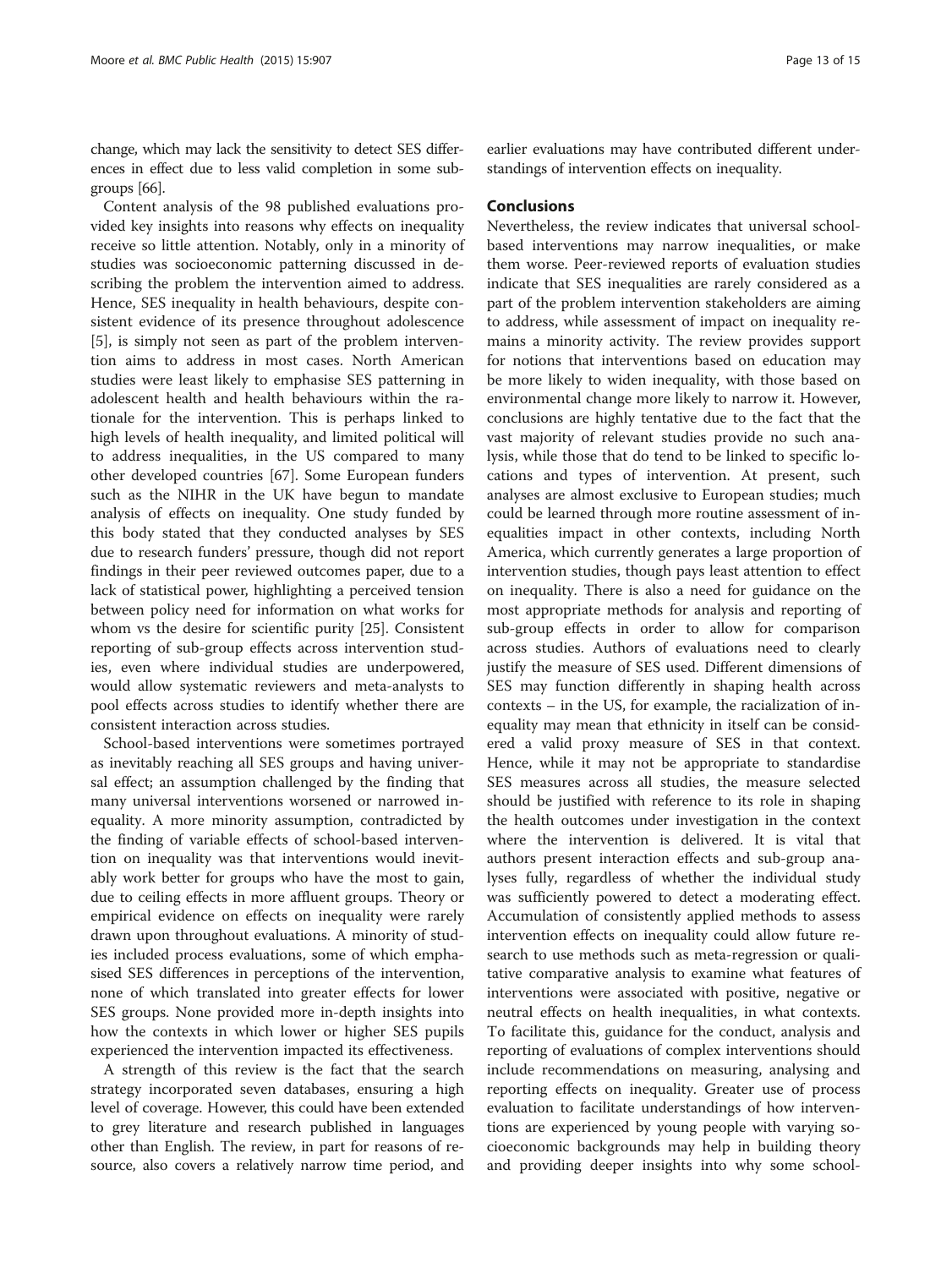<span id="page-13-0"></span>based interventions worsen inequalities while others reduce it.

#### Availability of data and materials

Not applicable.

# Additional files

[Additional file 1:](http://www.biomedcentral.com/content/supplementary/s12889-015-2244-x-s1.rtf) Full list of studies included (including those which did and dod not examine differential effectsby SES). (RTF 1427 kb)

[Additional file 2:](http://www.biomedcentral.com/content/supplementary/s12889-015-2244-x-s2.docx) Search strategy. (DOCX 18 kb)

[Additional file 3:](http://www.biomedcentral.com/content/supplementary/s12889-015-2244-x-s3.pdf) Prisma checklist. (PDF 248 kb)

#### Competing interests

The authors declare that they have no competing interests.

#### Author contributions

GM led the development and implementation of review protocols and the drafting the manuscript; HL contributed to the development and implementation of review protocols and the drafting the manuscript; RT contributed to the development of review protocols and revisions of the manuscript; EW contributed to the development of review protocols and revisions of the manuscript; SM contributed to the development of review protocols and revisions of the manuscript. All authors approved the final manuscript.

#### Authors' information

Not applicable.

#### Acknowledgements

The lead author is supported by an MRC Population Health Scientist Fellowship (MR/K021400/1). The study was funded by the Public Health Division, Welsh Government. The work was undertaken with the support of The Centre for the Development and Evaluation of Complex Interventions for Public Health Improvement (DECIPHer), a UKCRC Public Health Research Centre of Excellence. Joint funding (MR/KO232331/1) from the British Heart Foundation, Cancer Research UK, Economic and Social Research Council, Medical Research Council, the Welsh Government and the Wellcome Trust, under the auspices of the UK Clinical Research Collaboration, is gratefully acknowledged. We thank Emily Lowthian for assistance with screening. We also thank the AFLY5 research team for providing unpublished data (the AFLY5 RCT is funded by the UK National Institute for Health Research (NIHR) Public Health Research Programme (09/3005/04), and the research team thank all the students and teaching staff who took part in AFLY5 and the intervention / research staff).

#### Author details

<sup>1</sup>DECIPHer, School of Social Sciences, Cardiff University, 1-3 Museum Place, Cardiff CF10 3BD, UK. <sup>2</sup> Jack Brockhoff Child Health and Wellbeing Program, School of Population and Global Health, University of Melbourne, Melbourne, Australia.

#### Received: 28 April 2015 Accepted: 7 September 2015 Published online: 17 September 2015

#### References

- 1. Marmot MG, Allen J, Goldblatt P, Boyce T, McNeish D, Grady M, et al. Fair society, healthy lives: Strategic review of health inequalities in England post-2010. 2010.
- 2. Marmot M. Social determinants of health inequalities. Lancet. 2005;365(9464):1099–104.
- 3. Law C, Power C, Graham H, Merrick D. Obesity and health inequalities. Obes Rev. 2007;8:19–22.
- 4. Stringhini S, Sabia S, Shipley M, Brunner E, Nabi H, Kivimaki M, et al. Association of socioeconomic position with health behaviors and mortality. J Am Med Assoc. 2010;303(12):1159–66.
- 5. Hanson M, Chen E. Socioeconomic Status and Health Behaviors in Adolescence: A Review of the Literature. J Behav Med. 2007;30(3):263–85.
- 6. Elgar FJ, Pförtner T-K, Moor I, De Clercq B, Stevens GWJM, Currie C. Socioeconomic inequalities in adolescent health 2002–2010: a time-series analysis of 34 countries participating in the Health Behaviour in Schoolaged Children study. Lancet. 2015;385(9982):2088–95.
- 7. Shemilt I, Harvey I, Shepstone L, Swift L, Reading R, Mugford M, et al. A national evaluation of school breakfast clubs: evidence from a cluster randomized controlled trial and an observational analysis. Child Care Health Dev. 2004;30(5):413–27.
- 8. Bonell C, Fletcher A. Addressing the wider determinants of problematic drug use: advantages of whole-population over targeted interventions. Int J Drug Policy. 2008;19(4):267–9.
- 9. Moore G, Littlecott, HJ. Associations of school and family level socioeconomic status with health behavior during adolescence: multi-level analysis of a national survey in Wales, UK. Journal of School Health in press.
- 10. Benach J, Malmusi D, Yasui Y, Martínez JM, Muntaner C. Beyond Rose's strategies: a typology of scenarios of policy impact on population health and health inequalities. Int J Health Serv. 2011;41(1):1–9.
- 11. McLaren L, McIntyre L, Kirkpatrick S, Rose's population strategy of prevention need not increase social inequalities in health. Int J Epidemiol. 2010;39(2):372–7.
- 12. Lorenc T, Petticrew M, Welch V, Tugwell P. What types of interventions generate inequalities? Evidence from systematic reviews. J Epidemiol Community Health. 2013;67(2):190–3.
- 13. Phelan JC, Link BG, Tehranifar P. Social Conditions as Fundamental Causes of Health Inequalities Theory, Evidence, and Policy Implications. J Health Soc Behav. 2010;51(1 suppl):S28–40.
- 14. Frohlich KL, Potvin L. Commentary: Structure or agency? The importance of both for addressing social inequalities in health. Int J Epidemiol. 2010;39(2):378–9.
- 15. Stokols D. Translating social ecological theory into guidelines for community health promotion. Am J Health Promot. 1996;10(4):282–98.
- 16. Thomas R, Perera R. School-based programmes for preventing smoking. Cochrane Database Syst Rev. 2013;4:CD001293.
- 17. Waters E, de Silva SA, Hall BJ, Brown T, Campbell KJ, Gao Y, et al. Interventions for preventing obesity in children (review). Cochrane Collab. 2012;12:1–212.
- 18. Dobbins M, De Corby K, Robeson P, Husson H, Tirilis D. School-based physical activity programs for promoting physical activity and fitness in children and adolescents aged 6–18. Cochrane Database Syst Rev. 2009;1(1):CD007651.
- 19. Langford R, Bonell CP, Jones HE, Pouliou T, Murphy SM, Waters E, et al. The WHO Health Promoting School framework for improving the health and well-being of students and their academic achievement. Cochrane Database Syst Rev. 2014;4:CD008958.
- 20. Brown T, Platt S, Amos A. Equity impact of interventions and policies to reduce smoking in youth: systematic review. Tob Control. 2014;23(e2):e98–105.
- 21. Van Lenthe F, De Bourdeaudhuij I, Klepp KI, Lien N, Moore L, Faggiano F, et al. Preventing socioeconomic inequalities in health behaviour in adolescents in Europe: background, design and methods of project TEENAGE. BMC Public Health. 2009;9(1):125.
- 22. De Bourdeaudhuij I, Simon C, De Meester F, Van Lenthe F, Spittaels H, Lien N, et al. Are physical activity interventions equally effective in adolescents of low and high socio-economic status (SES): results from the European Teenage project. Health Educ Res. 2011;26(1):119–30.
- 23. Mercken L, Moore L, Crone M, De Vries H, De Bourdeaudhuij I, Lien N, et al. The effectiveness of school-based smoking prevention interventions among low-and high-SES European teenagers. Health Educ Res. 2012;27(3):459–69.
- 24. Lien N, Haerens L, te Velde SJ, Mercken L, Klepp K-I, Moore L, et al. Exploring subgroup effects by socioeconomic position of three effective school-based dietary interventions: the European TEENAGE project. Int J Public Health. 2014;59(3):493–502.
- 25. Petticrew M, Tugwell P, Kristjansson E, Oliver S, Ueffing E, Welch V. Damned if you do, damned if you don't: subgroup analysis and equity. J Epidemiol Community Health. 2011; 66(1):95-8.
- 26. Rose G. Sick individuals and sick populations. Int J Epidemiol. 2001;30(3):427–32.
- 27. Pawson R, Tilley N. Realistic evaluation. London: Sage; 1997.